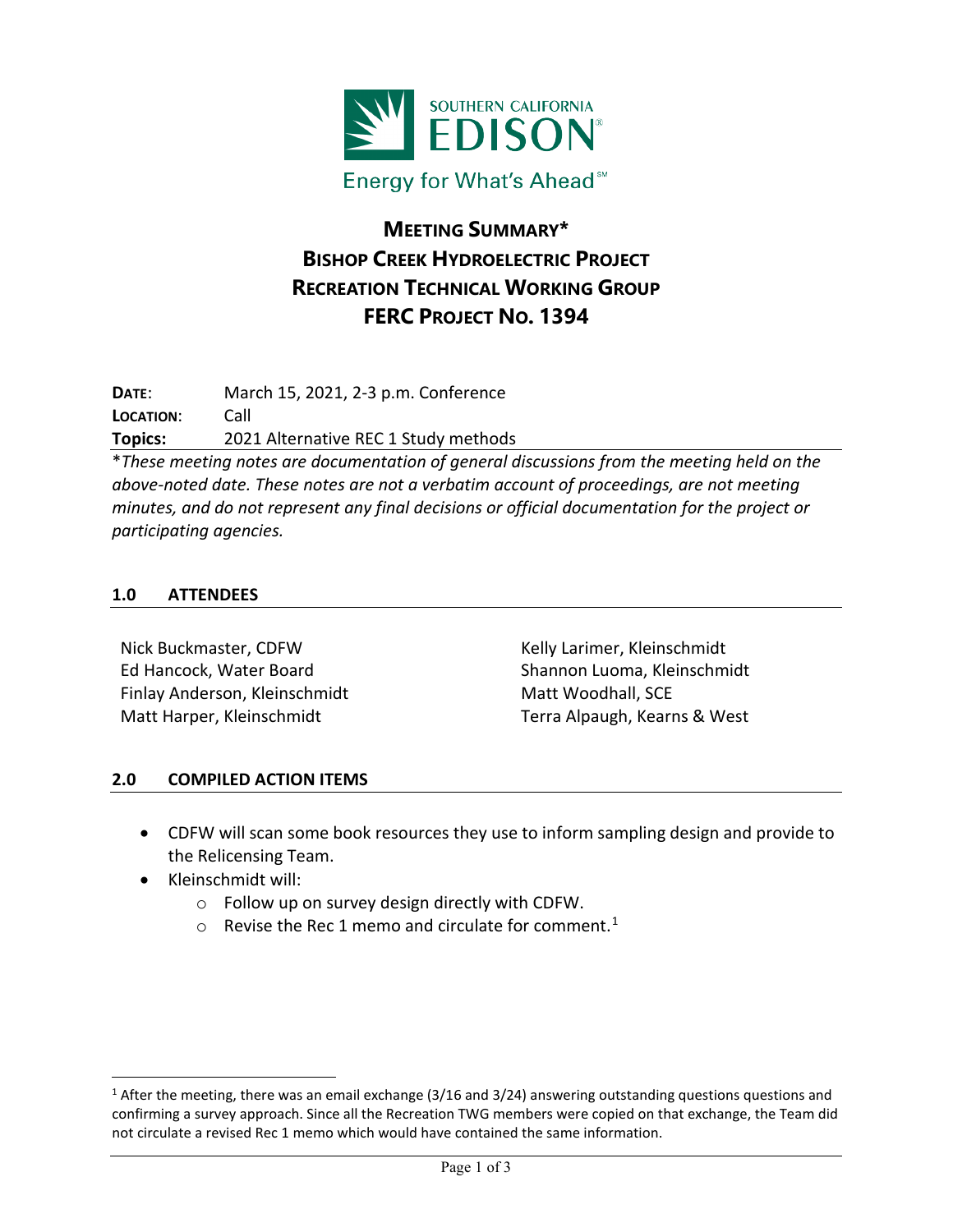## **3.0 KEY TAKEAWAYS**

The Relicensing Team ("the Team") outlined proposed changes to the REC 1 survey. While the goals of they study remain the same, the Team is proposing some changes to the data collection methodology in order to reduce person-to-person contact; for instance, they will rely on a broader distribution of the current web survey, on-site prompts to access the web survey once out of the forest, or on-site drop boxes for self-administered surveys.

Feedback from TWG members included:

- USFS voiced support for the changes and said they expect people will be responsive as long as information on how to log in and participate is widely distributed. They supported the use of QR codes for easy survey access and suggested that gift certificates could be considered as a means of encouraging participation.
- The Team asked for input on the efficacy of web surveys as a replacement for the creel survey component.
	- o USFS noted that self-reporting of creel survey information could differ significantly from reality. In addition, creel survey timing would need to be thought about in the context of when the lakes are stocked in that reporting could be heavily dependent on when the lake has been newly stocked versus when it may be fished out.
	- o CDFW noted that less than 10 percent of anglers self-report at in-person reporting points. Most anglers will not have internet access at the fishing location, so they are even less likely to participate in web-based reporting. In addition, the delay between the time of the catch and actual reporting would likely make the data less reliable.
	- $\circ$  The Team suggested having in-person survey takers who stand 10 feet away and ask fishermen the survey questions; this might be feasible given that creel surveys are asking for more limited information that the recreation survey.
	- $\circ$  CDFW offered to circulate a request for a local person to do surveys; there are usually people looking for part-time work.
- USFS thanked the Team for their efforts to adapt under COVID; once the data has been collected, they will evaluate it to see if it is robust enough to inform management discussions.
- CDFW offered to discuss the tradeoffs in statistical sampling approach design for the creel surveys. CDFW will scan some resources they use to inform sampling design.
- CDFW provided the following feedback on creel survey approach via email on Tuesday, March 16:
	- $\circ$  Season: angling use is heavily concentrated between Memorial Day and Labor Day, with peak use appearing to occur on holiday weekends. South Lake and Sabrina are both partially iced over during Fishmas, and we have not documented extensive use on those dates.
	- o Would recommend stratifying sampling days as follows:
		- Major holiday weekends (4th of July, Labor Day, Memorial Day)
		- **Peak season weekends (excluding Holiday weekends)**
		- Peak season weekdays